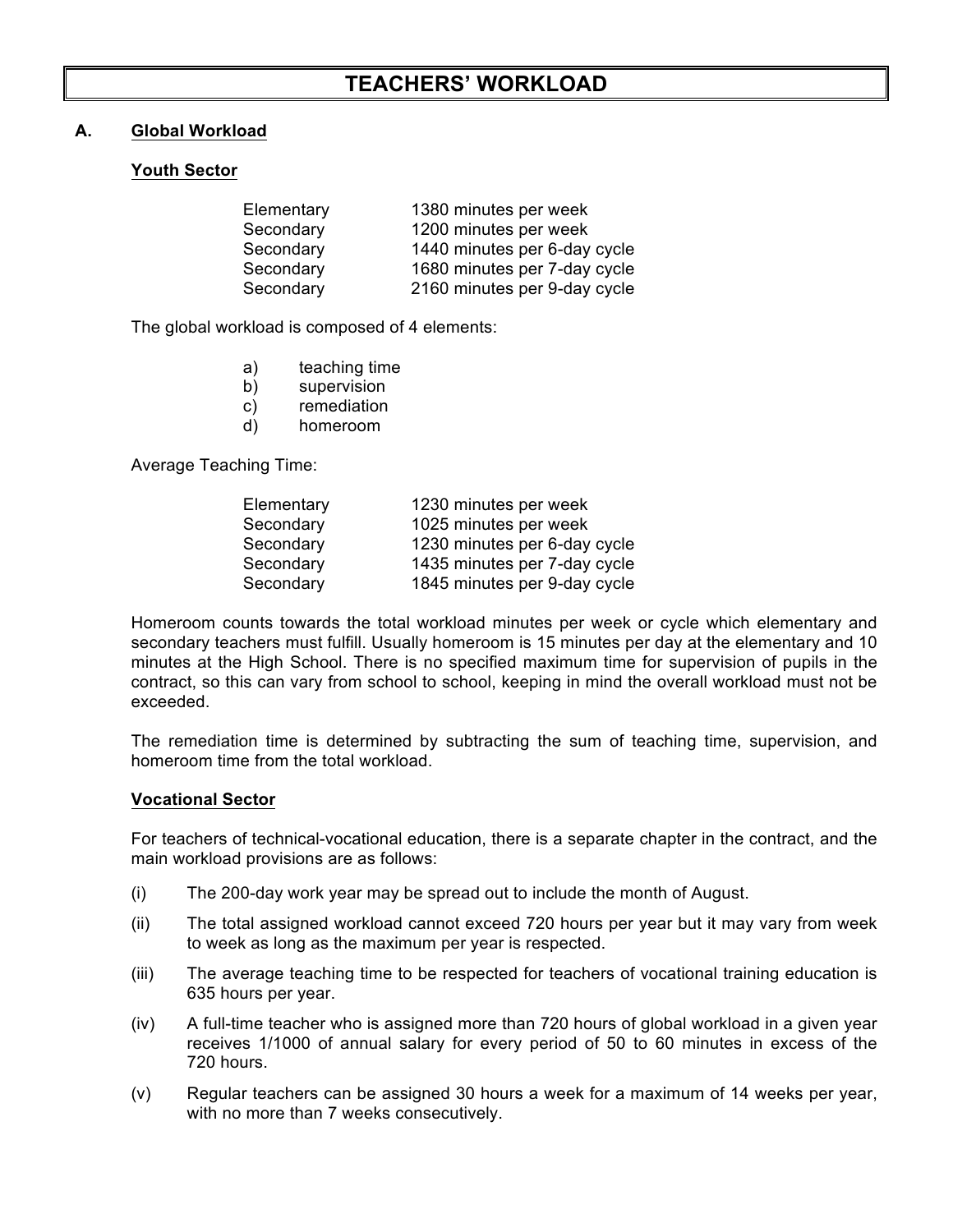## **Adult Education Sector**

For teachers of adult education, there is a separate chapter in the contract (Provincial Entente, Chapter 11). For a full-time adult education teacher, the workload is 800 hours per year.

In our local agreement, we were able to get the EMSB to agree that for teachers in adult education without a regular contract (and there are many!) the EMSB's responsibility is to offer as many 800 hour contracts as possible.

### **B. Presence (27 hours per week + 5 more hours)**

The provisions for presence assigned by the school administration after consultation with the teacher remain the same as in previous years, at 27 hours per week or the equivalent in adult and vocational centres, averaged over the year.

We also have a responsibility for an additional 5 hours per week of "personal presence". In most cases this time is determined by the teacher, and what you do during this time is up to you, and cannot be assigned by the principal. There is a certain limit to the amount of this time that can take place during your lunch hour, if your principal decides to invoke this limit.

#### **The usual 27 hours per week:**

Please note that the EMSB has clearly told its administrators to follow the same measures as always for the **27 hours per week of presence.** These 27 hours are equal to:

- = 1620 minutes per week, Elementary and Secondary
- = 1944 minutes per 6-day cycle, Secondary
- = 2268 minutes per 7-day cycle, Secondary
- = 2916 minutes per 9-day cycle, Secondary

Although the school administration may vary the presence schedule from teacher to teacher, there are certain limitations. For example, no day can be longer than 8 hours (excluding lunch) and the week cannot be longer than 35 hours. These two limits, the 8 hours per day and the 35 hours per week, are known as the "framing device" for presence.

If there is to be a change in the schedule, the teacher must be given sufficient notice, and no permanent change can take place without 5 days written notice, unless the teacher agrees to change more quickly.

#### **The additional 5 hours per week:**

You will be asked to complete a form indicating when you intend to complete your five hours. Rest assured that this statement of intent could be changed if you need to change it during the course of the school year.

**Teachers are expected to self-schedule 5 hours of presence per week** for personal work, outside of the 27 hours of presence per week that has been in effect under the collective agreement for many years.

We know that the 27 hours of presence are probably monitored and carried out differently in different schools in the EMSB. Nevertheless, what needs to be understood is that the additional five hours to be scheduled must be outside of the 27 hours.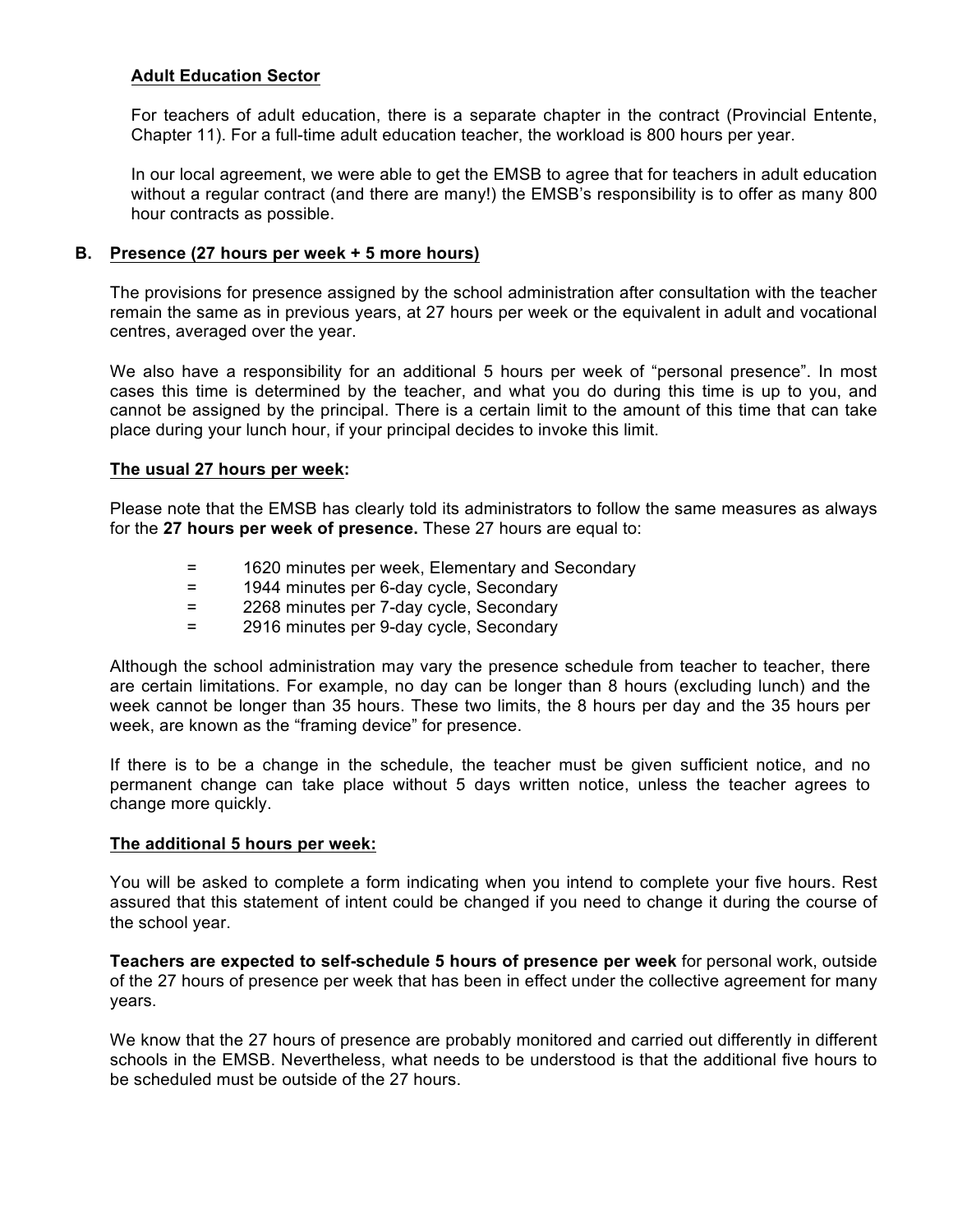Although at the provincial level in the actual text of the agreement there are certain limits placed on when the additional five hours can be carried out, **our first and most important recommendation is that all parties be as reasonable as possible in the application of this agreement.**

For example, **any time proposed by you and accepted by the Principal/Centre Director for the carrying out of personal work is permitted.** We fully expect that most of you will propose to carry out your presence requirement either immediately before or after school, or to some extent during lunch hour. Obviously, all proposals should fall into the normal time when school is open.

If a Principal/Centre Director does not accept a given proposal for some reason, it is recommended that you contact the MTA office to determine if the Principal's rejection is permitted under the collective agreement. (It is to be hoped that in the vast majority of cases, the self-scheduling proposal will be determined by mutual agreement.)

## **What work is done during this additional presence time?**

You, the teacher, are the one who determines the work that you will carry out. **In essence, whatever work you choose to consider as personal work is acceptable, provided the work is in keeping with the list of general duties in clause 8-2.01 or 11-14.02 or 13-15.02.**

Some of you may choose to work alone, others may choose to work with other teachers in the school during the additional five hours. Some of you may prefer to spend your time with your students. This may be a reason for scheduling this time during the lunch hour period, and this is one excellent reason for administrators to accept the self-scheduling of the teacher at such a time.

## **Can the scheduling vary during the school year?**

The 5 hours per week of self-scheduled presence can vary within the school year. It can be heavier for a given period of the year and lighter at others to take into account seasonal activities. For example, at the high school level, a teacher may propose a schedule according to the timetable cycle in effect, rather than on a weekly basis.

Similarly, teachers who expect to be heavily involved with after-school activities at certain points in the year may want to schedule way more than three hours per week for those periods, and less for others. Keep in mind that overall, when we are discussing 5 hours per week, we are essentially discussing a total of **200 hours per year**. And since some activities are credited towards this **200 hours per year**, (see the following paragraph) the real total to be self-scheduled is actually less than this.

#### **What are the activities that are credited?**

The provincial agreement credits teachers with the time spent for the three evening meetings with parents, as well as for the ten staff meetings held per year.

We estimate that on average, this would account for approximately **24 hours per year, to be deducted from the total of 200 hours per year.** This would mean that the average teacher would only need to self-schedule **4 hours and 24 minutes per week.**

#### **Can the self-scheduled time be changed?**

A schedule, once approved, can be changed by the teacher provided the teacher informs the Principal/Centre Director, and where necessary, gets their approval. This approval is also necessary if the teacher wishes to schedule time during the uninterrupted lunch period.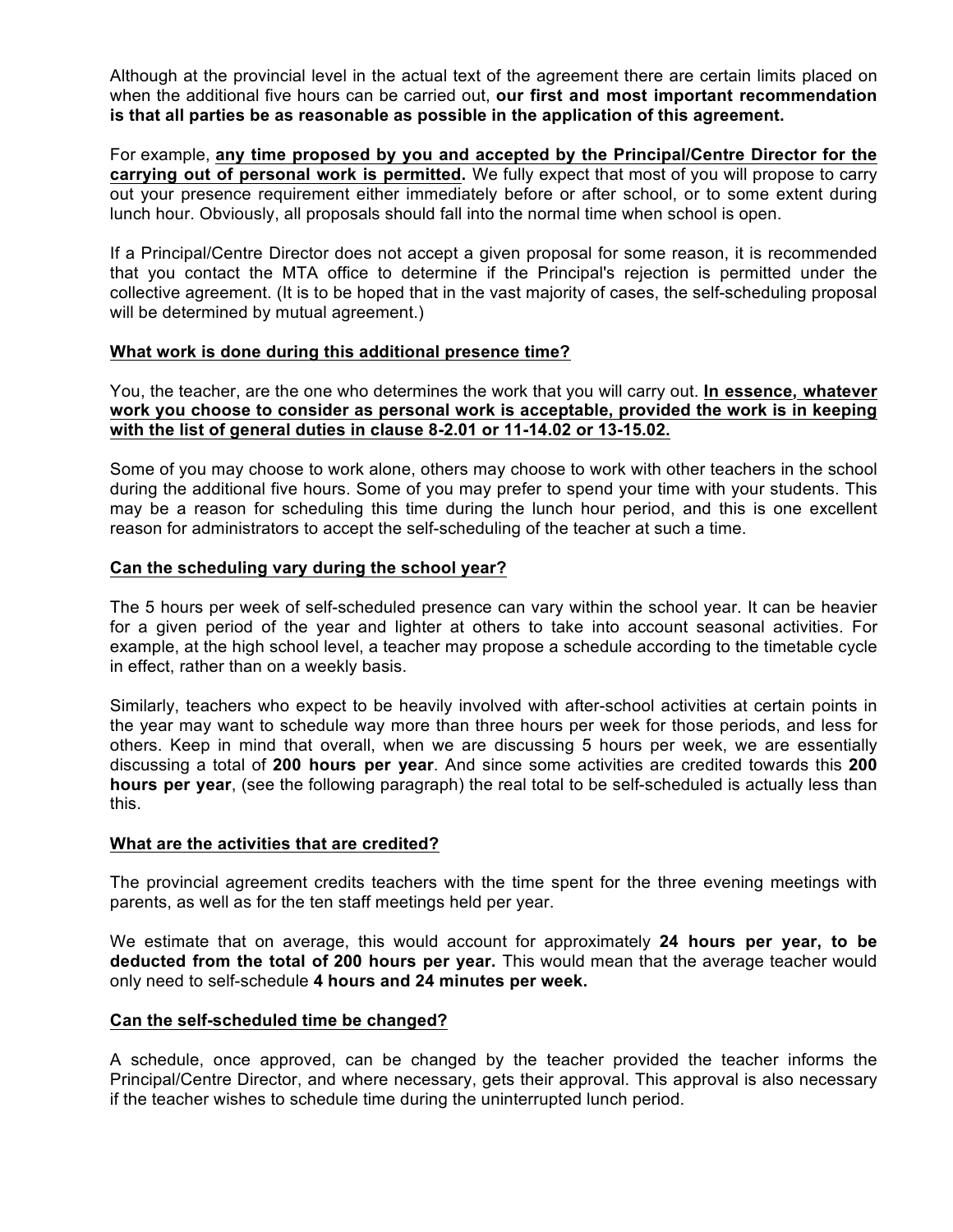There may be temporary changes and changes of a more long-term/permanent nature. Our recommendation is that prior notice be given of at least a day in the case of a temporary change, and that five days' notice be given in the case of a more long-term/permanent change.

#### **What if conflicts arise?**

Since our entire premise is based on good faith between the parties, we recommend that every attempt be made to resolve these issues amicably at the school/centre level.

However, if there is a problem that cannot be resolved, we then recommend you contact us, so that we can help with the difficulty.

#### **Assigned Presence/Personal Presence**

Assigned presence refers to the time you can be assigned to be present by your in-school administrator, which is added to the time of your workload (teaching, homeroom, supervision and assigned remediation, if any). In the youth sector, your principal normally consults you about when you would like your assigned presence periods to be. Then in addition to that, theoretically there are 5 hours of personal presence per week to be added.

In fact because of credits you get for attending staff meetings and evening meetings with parents, (**NOT** interviews, for which you are compensated) the **actual personal presence time is more like 4 hours 24 minutes**, depending on the length of meetings at your school. The following table shows the time for assigned and personal presence, based on the **average** workload (yours may vary).

```
Teaching Time + Other Duties = Workload + Assd. Pres. + Pers.Pres. = Total/wk (÷5) = Min/Day
         (Homeroom, supervision and remediation)
Elem. 1230 min/wk 20.5 hrs +150 min/wk 2.5 hrs = 23 hrs/wk + 4 hrs/wk + 5 hrs/wk = 32 hrs/wk = 384 min/day
Sec. 1025 min/wk 17.1hrs +175 min/wk 2.9 hrs = 20 hrs/wk + 7 hrs/wk + 5 hrs/wk = 32 hrs/wk = 384 min/day
```
\* For secondary schools that **do not** operate on a weekly schedule, multiply the time by the number of days in the cycle and divide by 5. For example, in a school with a 9-day cycle, Workload  $=$ (20 hrs/week) x (9 day/cycle)  $\div$  (5 days/week) = 36 hrs/cycle.

In Adult Education, the workload is **800 hours per year, which is the equivalent of 20 hours per week.** The assigned presence and the personal presence are therefore the same as for high school teachers. In Vocational Education, the average teaching time is **635 hours per year**, with a workload of **720 hours per year, the equivalent of 18 hours per week. Assigned presence is therefore 9 hours per week, and personal presence is the same for everybody.**

The 5 hours of personal presence is reduced by credit you get for attending 10 staff meetings and 3 evening meetings. This credit (figuring approximately 1.5 hours for each staff meeting and 3 hours per evening meeting) adds up to 24 hours, which you subtract from the total of 200 hours per year (5 hours per week x 40 weeks), to get 176 hours per year. This amount, distributed over 40 weeks means that **in this example, you would need to fill in personal presence time of 4 hours 24 minutes per week, not 5 hours per week. (If your meetings are a lot shorter, your credit would be less, and your personal presence would be longer.)**